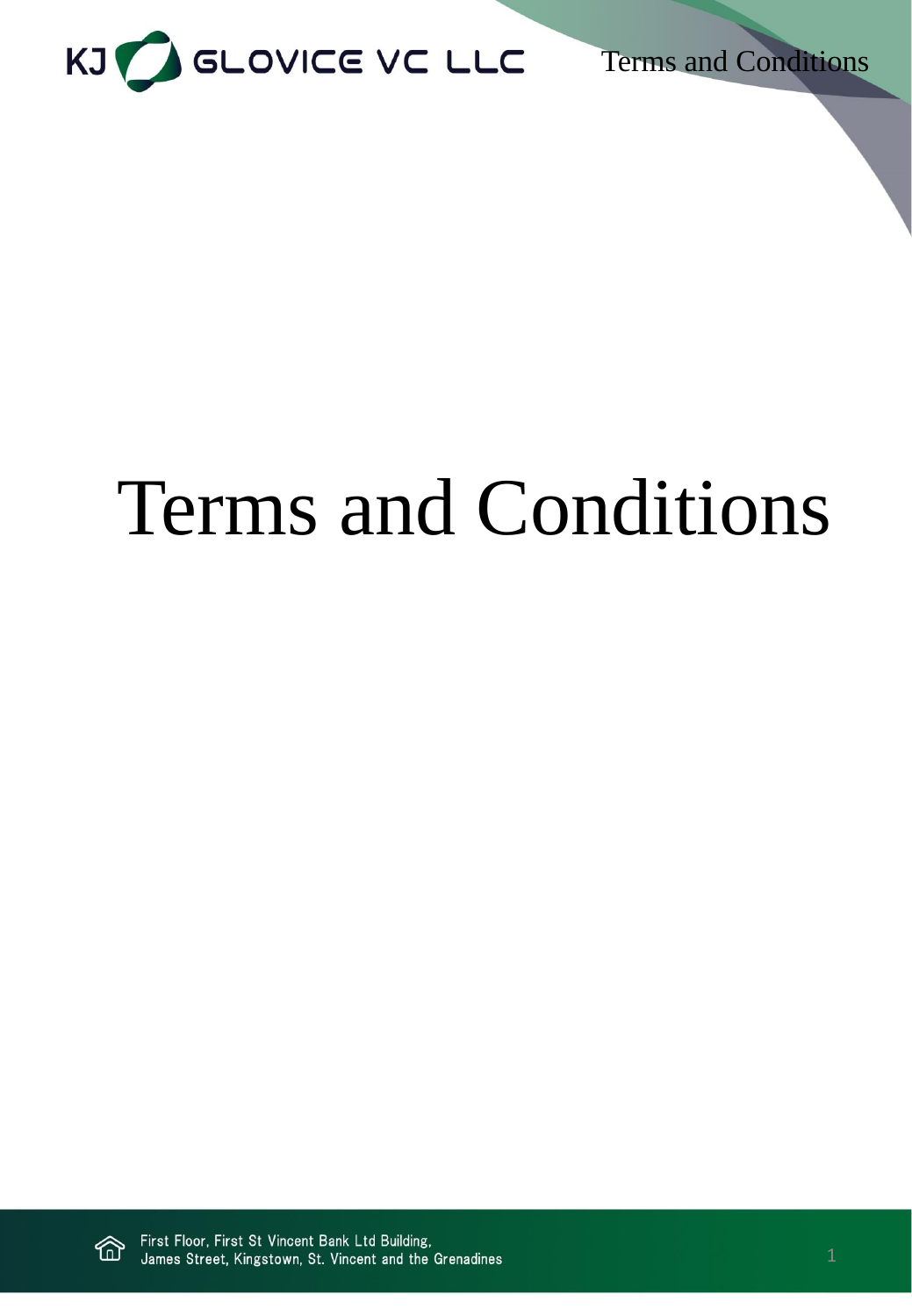

### **Website Terms and Conditions Policy**

#### PLEASE READ THESE TERMS AND CONDITIONS CAREFULLY BEFORE USING THIS SITE

With the registration number 238 LLC 2020, KJ Glovice VC LLC incorporates on January 7th in 2020 under the law of Saint Vincent and the Grenadines. Its registered office locates at Saint Vincent 1st Floor, First Vincent bank Ltd Building James Street Kingstown Saint Vincent and the Grenadines.

These terms tell you the rules for using our website: www.glovicevc.com

Your access to and use of this KJ Glovice VC LLC website is subject to stated website terms and situations, our customer agreement ("Client Agreement"), and any notices, disclaimers or different terms and conditions or statements contained on the KJ Glovice VC LLC website (referred to "terms and conditions"). By the usage of this website, you compromise to be subject to the terms of use.

# **By Using Our Site You Accept These Terms**

By using KJ Glovice VC LLC website, you confirm that you accept these terms and conditions and that you agree to comply with them. If you do not agree to stated terms and conditions, we recommend you must not use KJ Glovice VC LLC website. If you do, please print a copy of these terms for future reference.

# **There Are Other Terms That May Apply To You**

These terms of use refer to the following additional terms, which also apply to your use of our site:

• Our Privacy Statement sets out the terms on which we process any private information we acquire from you, or which you offer to us. By the use of our site, you consent to such processing and also you warrant that every information supplied via way of means of you is accurate.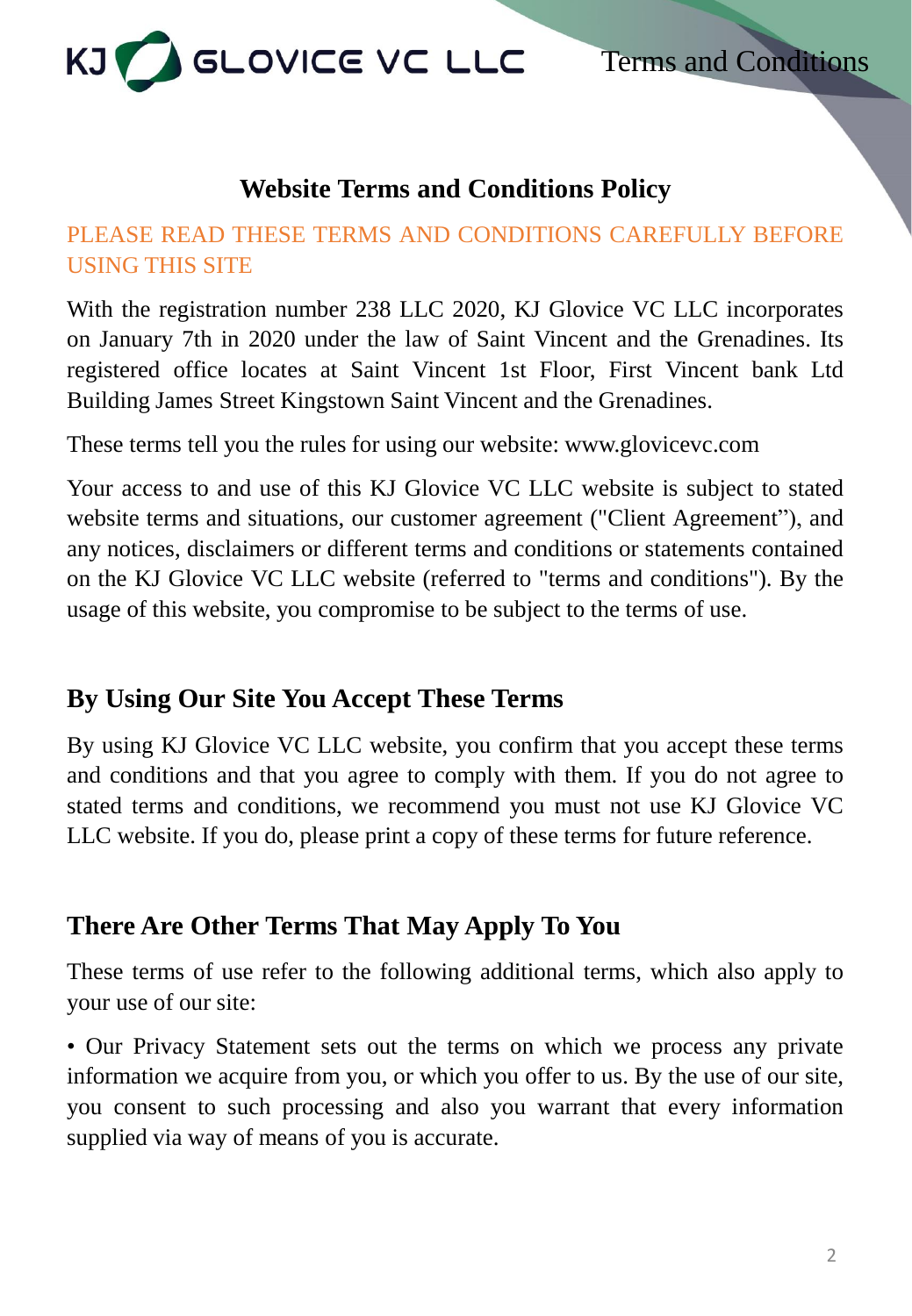

• Our Anti-Money Laundering Policy sets out relevant information about the policies of AML.

# **We May Make Changes To These Terms**

We may change these terms from time to time. Please review the terms and conditions, and ensure you understand the terms and conditions before you use our website.

# **Amendment**

Whilst we have made every effort to ensure the accuracy of the information on this website, the information given on the website is subject to change, often without notice. These terms and conditions can be modified at any time by us and you agree to continue to be bound by these Terms and Conditions as modified. We will give you notice of these changes by publishing revised Terms and Conditions on this website - we will not separately notify you of these changes.

### **Our site is only for users in**

countries that are able to use our products and services. KJ Glovice VC LLC does not represent that content available on or through our site regarding our services and products is appropriate for use in other locations.

# **Responsibility of visitors**

The information on this website is not directed at residents of the United States or Australia or any particular country outside Singapore and is not intended for distribution to, or use by, any person in any country or jurisdiction where such distribution or use would be contrary to local law or regulation. It is the responsibility of visitors to this website to ascertain the terms of and comply with any local law or regulation to which they are subject.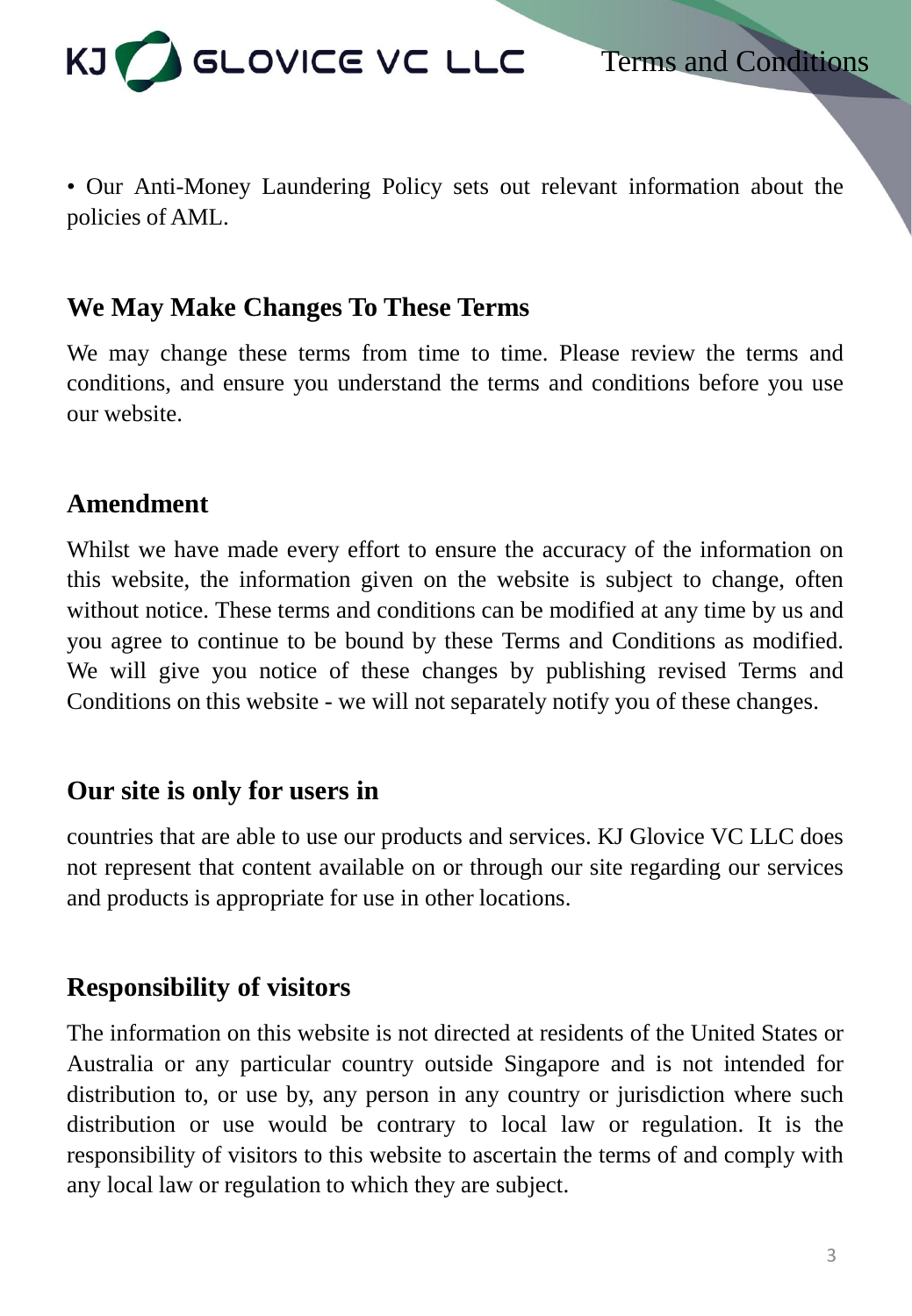KJ GLOVICE VC LLC

Terms and Conditions

#### **Products and services**

Not all products and services referred to on this website are necessarily provided by us. The identification or the use of any third-party products, services, websites, or networks is not an endorsement of such products, services, or websites or networks. This website may allow you to access websites and networks provided by persons other than us via a hypertext or other link. We accept no responsibility or liability of any kind in respect of any materials on any website or network that is not under our direct control. You acknowledge that your access to such other websites or networks via such a link may require us to provide certain information about you to the proprietor of that website or network.

# **Third-party offers**

This website may contain references to other special offers or promotions by persons who are not part of the KJ Glovice VC LLC group of companies. Subject to any applicable law that cannot be excluded, we make no warranties or representations regarding the quality, accuracy, merchantability, or fitness for purpose of the goods or services available from these persons. Your obtaining of goods or services from these persons is at your own risk. You indemnify each member of the KJ Glovice VC LLC group of companies against all liability, loss, damage, cost, and expense arising from or relating to your obtaining goods or services from a third party referred to on this website.

# **Dealing**

This website contains public and client areas. The client area is accessible to clients who have opened an account and contains our internet platform. The KJ Glovice VC LLC's MT4 Terminal allows you to open and close positions with us and gives you access to account information including your open positions as well as other features. You can open or close a position on the entry screen by hitting the relevant button. A confirmation will appear on the screen and the new position should be reflected in your account information.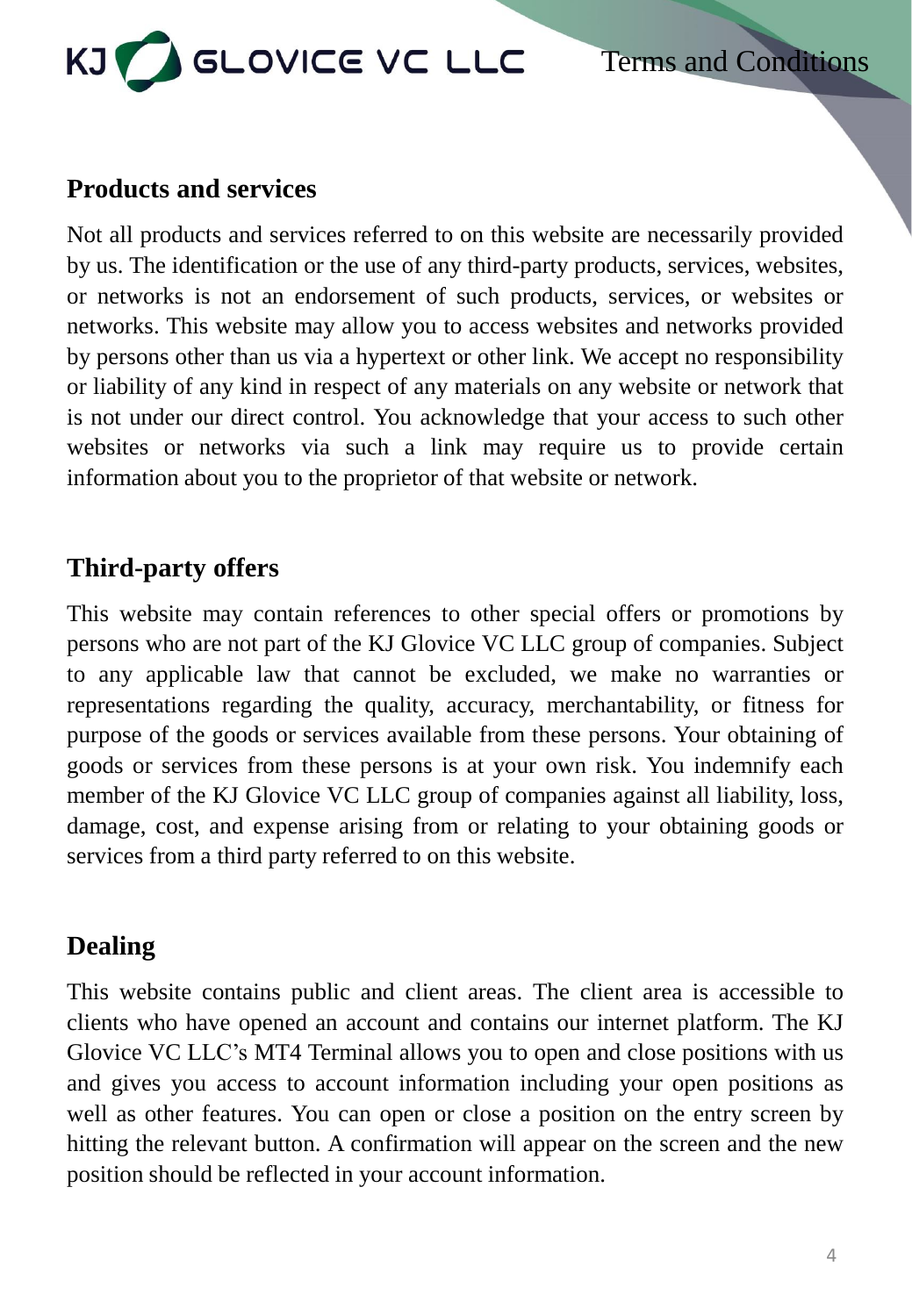

## **Market data**

Concerning any market data or other information that we or any third party service provider display on the Website, (a) such data is indicative only and such provider is not responsible or liable if such data or information is inaccurate or incomplete in any respect; (b) we and such provider are not responsible or liable for any actions that you take or do not take based on such data or information; (c) such data or information is proprietary to us and/or such provider and you are not permitted to retransmit, redistribute, publish, disclose or display in whole or in part such data or information to third parties except as may be required by law or regulation.

# **Confidentiality**

We shall provide you with an account ID or number and password upon opening an account with us. You should keep these details confidential and should not disclose them to anyone else. You acknowledge and agree that any instruction or communication transmitted by you or on your behalf (via our website) is made at your own risk. You authorize us to rely and act on, and treat as fully authorized and binding upon you. Any instruction given to us that we believe, given by you or on your behalf by any agent or intermediary whom we believe in good faith, duly authorized by you. You acknowledge and agree that we shall be entitled to rely upon your account number and/or password to identify you and agree that you will not disclose this information to anyone not duly authorized by you.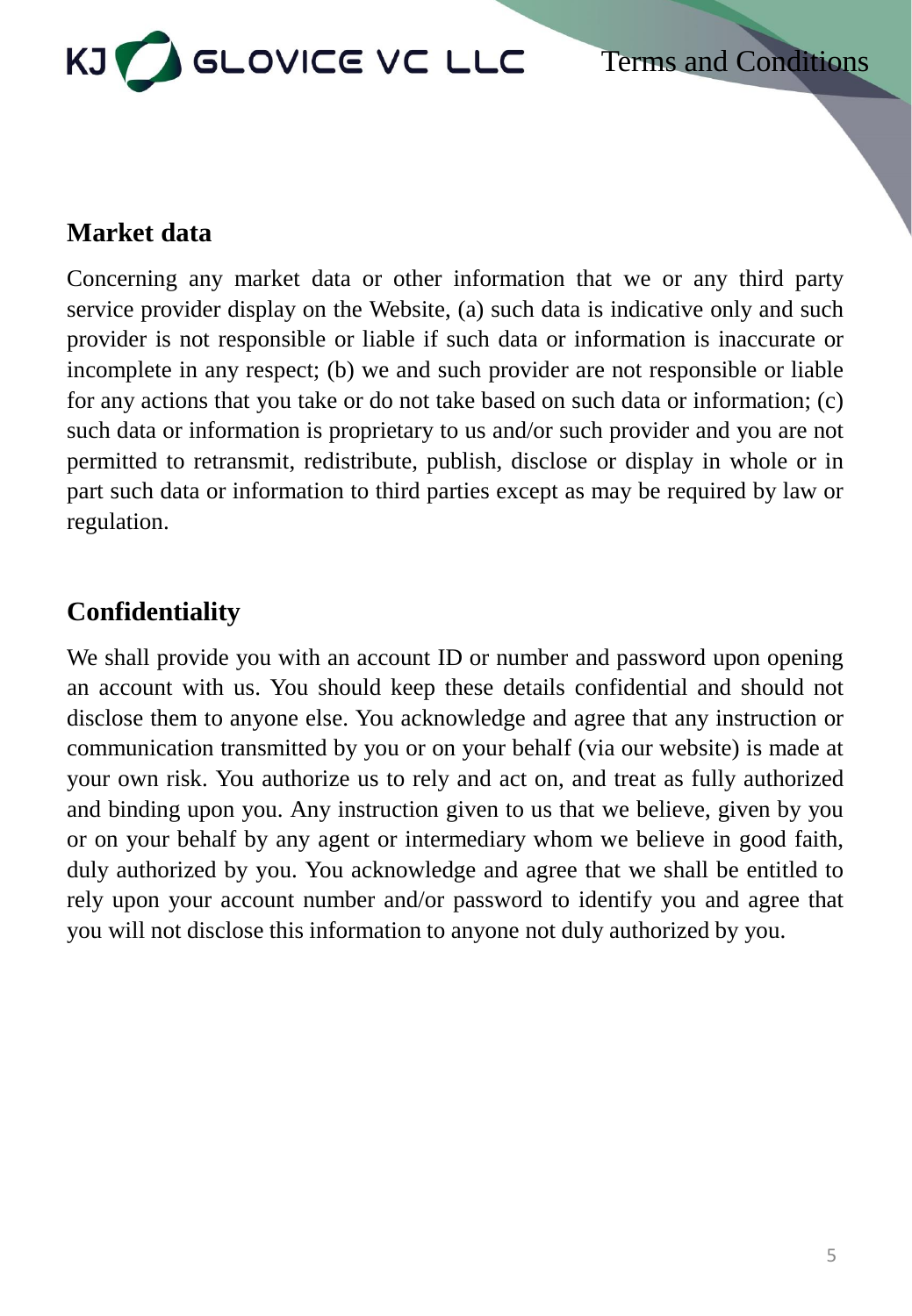

# **Disclaimer and limitation of liability**

To the maximum extent permitted by law, we will not be liable in any way for any loss or damage suffered by you through the use of or access to this website, or our failure to provide this website. Our liability for negligence, breach of contract or contravention of any law as a result of our failure to provide this website or any part of it, or for any problems with this website, which cannot be lawfully excluded, is limited, at our option and to the maximum extent permitted by law, to resupplying this website or any part of it to you or to pay for the resupply.

# **Jurisdiction**

These Terms and Conditions are governed by the law in force of Saint Vincent and the Grenadines. Any dispute or legal matters will only be settled according to the law of Saint Vincent and the Grenadines.

# **Severability**

If the whole or any part of a provision of these Terms and Conditions is void, unenforceable, or illegal in a jurisdiction then that provision or, if permissible, the relevant part of it, will be severed in respect of that jurisdiction. The remainder of the Terms and Conditions will have full force and effect and the validity or enforceability of that provision in any other jurisdiction is not affected. This clause will have no effect if the severance alters the basic nature of the Terms and Conditions or is contrary to public policy.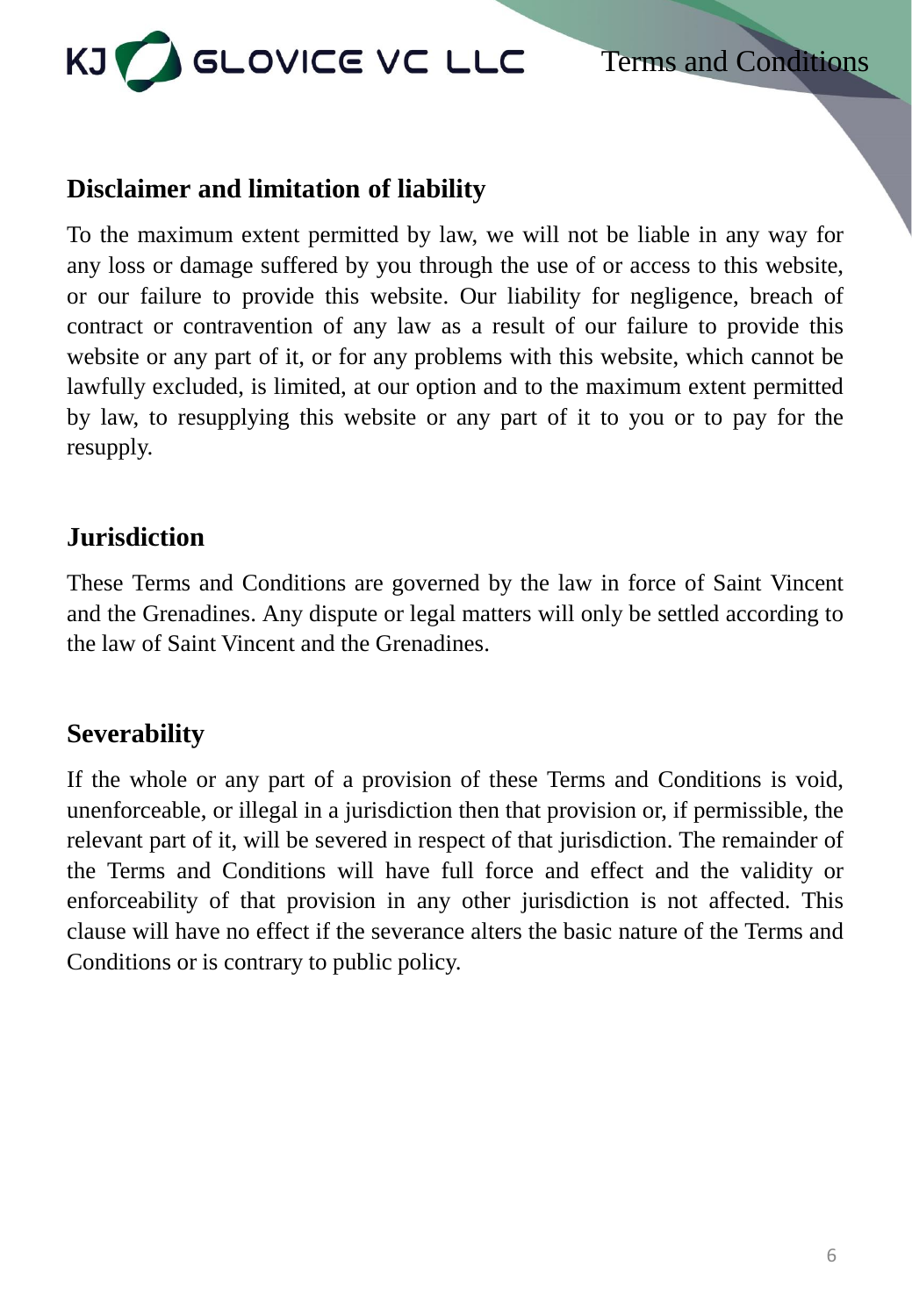

### **Intellectual property**

All copyright, database rights, trademarks and other intellectual property rights in the content of this website belongs to us or a third party including our licensors. This content may include names, terms, and/or data that may or may not be identified with a symbol identifying it as a name, term, or item in which copyright is claimed or a registered trademark is held. The lack of any such symbol should not, under any circumstances, be understood as meaning that the name, term, or data is not the intellectual of either ourselves or a third party. Any third party intellectual property used by us in the content of our website should not be interpreted as meaning that the third party owner sponsors, endorses or is in any way affiliated with us or with our business, nor that they make any representation regarding the advisability of trading in our products.

Except where necessary to view the information on this website on your browser, or as permitted under the applicable law or these Terms and Conditions, no information or content on this website may be reproduced, adapted, uploaded to a third party, linked to, framed, performed in public, distributed or transmitted in any form by any process without our specific written consent.

Apple, the Apple logo, Apple Watch, iPod, iPad, iPod touch, and iTunes are trademarks of Apple Inc, registered in the US and other countries. iPhone is a trademark of Apple Inc.

App Store is a service mark of Apple Inc.

Android and Chrome are trademarks of Google Inc.

Windows is a registered trademark of Microsoft Corporation in the United States and other countries.

# **Notices**

We may send notices to the email address that you have provided us. It is your responsibility to ensure that you notify us of any change to your email address. Any notice sent to your email address by us is considered sent once we send it.